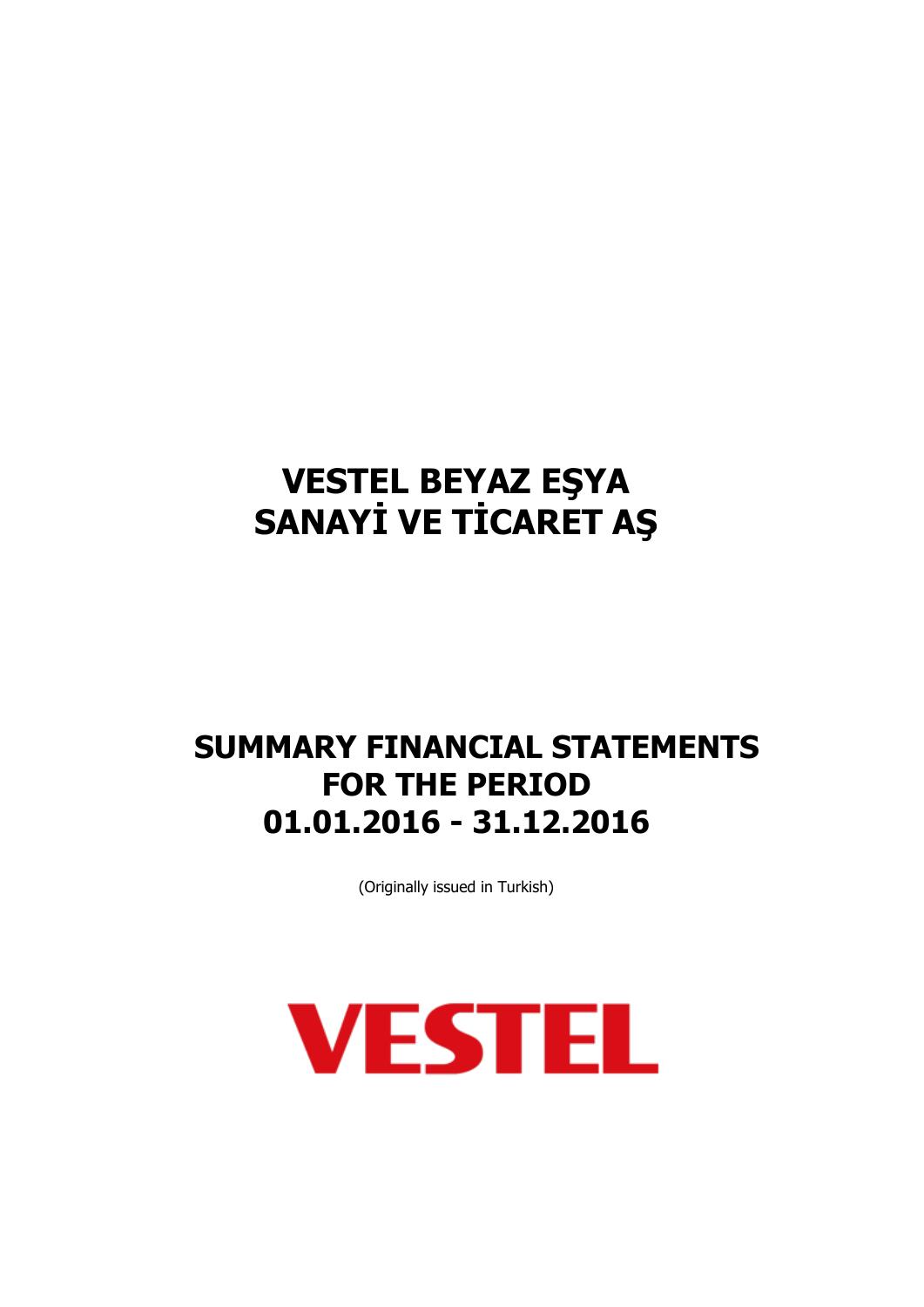SUMMARY FINANCIAL STATEMENTS FOR THE PERIOD 01.01.2016 – 31.12.2016

### **VESTEL BEYAZ EŞYA SANAYİ VE TİCARET AŞ CONDENSED INTERIM STATEMENTS OF BALANCE SHEETS AS OF 31 DECEMBER 2016 AND 31 DECEMBER 2015**

|                                                   |                | Audited    | Audited    |
|---------------------------------------------------|----------------|------------|------------|
| <b>ASSETS</b>                                     | <b>Note</b>    | 31.12.2016 | 31.12.2015 |
| <b>Current Assets</b>                             |                | 1,818,711  | 1,318,015  |
| Cash and cash equivalents                         | $\overline{4}$ | 12,829     | 88,687     |
| Trade receivables                                 |                | 1,186,044  | 824,585    |
| Related parties                                   | 6              | 1,182,807  | 818,706    |
| Other parties                                     | 7              | 3,237      | 5,879      |
| Other receivables                                 |                | 336,710    | 98,237     |
| Related parties                                   | 6              | 258,612    |            |
| Other parties                                     | 8              | 78,098     | 98,237     |
| Derivative financial instruments                  |                | 26,404     | 21,072     |
| Derivative financial instruments held for trading | 27             | 2,922      | 11,535     |
| Cash flow hedges                                  | 27             | 23,482     | 9,537      |
| Inventories                                       | 9              | 244,446    | 261,376    |
| Prepaid expenses                                  | 10             | 11,066     | 10,306     |
| Current income tax assets                         | 25             | --         | 13,460     |
| Other current assets                              | 17             | 1,212      | 292        |
| <b>Non - Current Assets</b>                       |                | 468,792    | 403,285    |
| Property, plant and equipment                     |                | 327,965    | 314,570    |
| Land and premises                                 | 11             | 6,547      | 6,547      |
| Land improvements                                 | 11             | 875        | 885        |
| <b>Buildings</b>                                  | 11             | 40,247     | 39,854     |
| Machinery and equipment                           | 11             | 254,966    | 243,743    |
| Vehicles                                          | 11             | 215        | 189        |
| Fixtures and fittings                             | 11             | 15,028     | 15,352     |
| Leasehold improvements                            | 11             | 3,144      | 3,366      |
| Construction in progress                          | 11             | 6,943      | 4,634      |
| Intangible assets                                 |                | 97,030     | 84,963     |
| Other rights                                      | 12             | 22         | 25         |
| Capitalized development costs                     | 12             | 89,931     | 78,555     |
| Other intangible assets                           | 12             | 7,077      | 6,383      |
| Prepaid expenses                                  | 10             | 41,741     | 3,752      |
| Deferred tax asset                                | 25             | 2,056      |            |
| <b>TOTAL ASSETS</b>                               |                | 2,287,503  | 1,721,300  |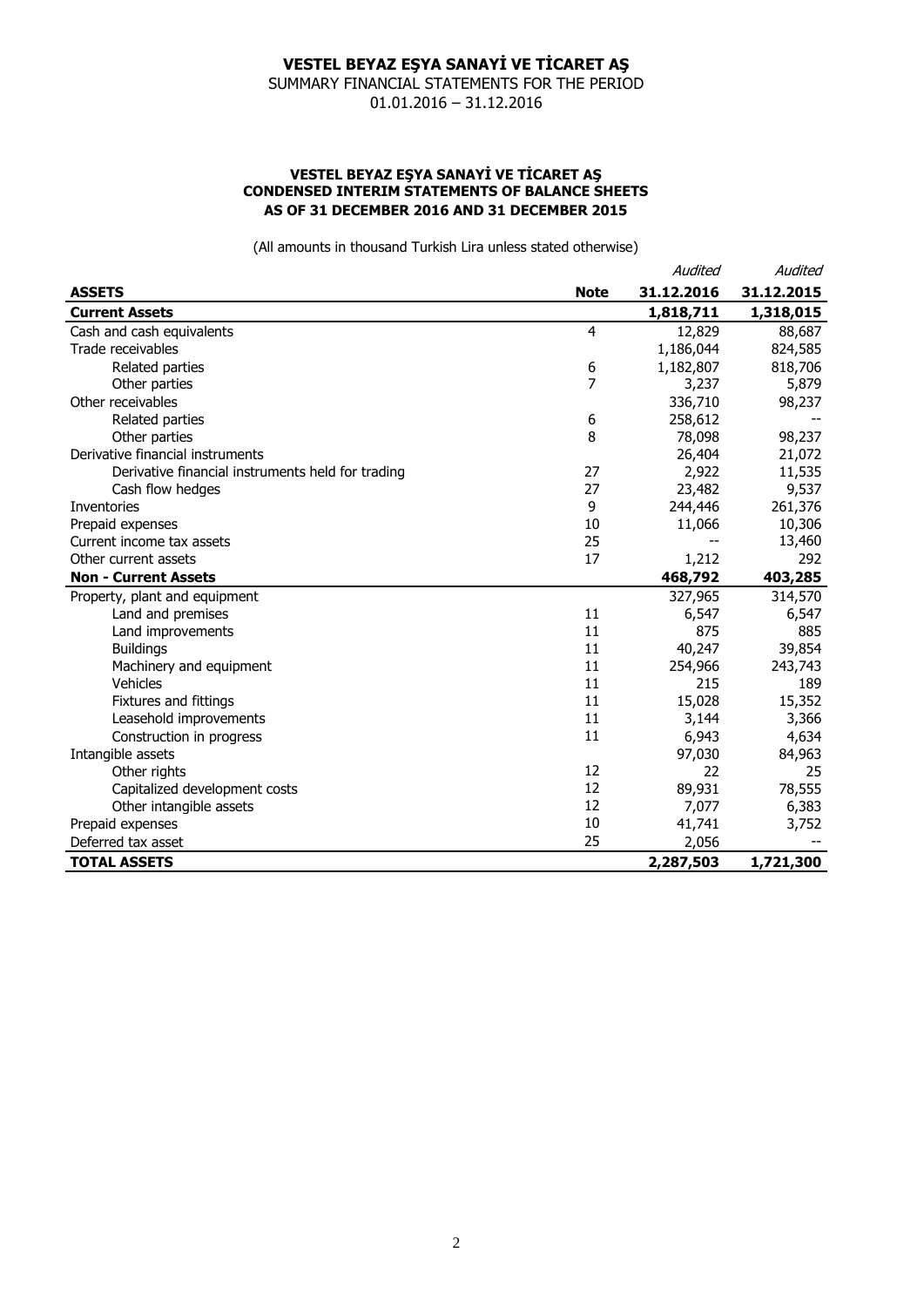SUMMARY FINANCIAL STATEMENTS FOR THE PERIOD 01.01.2016 – 31.12.2016

#### **VESTEL BEYAZ EŞYA SANAYİ VE TİCARET AŞ CONDENSED INTERIM STATEMENTS OF BALANCE SHEETS AS OF 31 DECEMBER 2016 AND 31 DECEMBER 2015**

|                                                                             |             | Audited    | Audited    |
|-----------------------------------------------------------------------------|-------------|------------|------------|
| LIABILITIES AND SHAREHOLDERS' EQUITY                                        | <b>Note</b> | 31.12.2016 | 31.12.2015 |
| <b>Current Liabilities</b>                                                  |             | 1,002,241  | 765,121    |
| Short-term financial liabilities                                            | 5           | 26,407     | 86         |
| Short-term portion of long-term financial liabilities                       | 5           | 15,691     | 5,887      |
| Trade payables                                                              |             | 840,474    | 730,650    |
| Related parties                                                             | 6           | 23,448     | 25,198     |
| Other parties                                                               | 7           | 817,026    | 705,452    |
| Liabilities for employee benefits                                           | 16          | 23,763     | 20,054     |
| Other liabilities                                                           |             | 52,999     |            |
| Related parties                                                             | 6           | 52,999     |            |
| Derivative financial instruments                                            |             | 27,853     | 616        |
| Derivative financial instruments held for trading                           | 27          | 27,853     | 616        |
| Current income tax liabilities                                              | 25          | 3,185      |            |
| Short-term provisions                                                       | 14          | 1,620      | 1,358      |
| Other current liabilities                                                   | 17          | 10,249     | 6,470      |
| <b>Non-Current Liabilities</b>                                              |             | 365,331    | 241,906    |
| Long-term financial liabilities                                             | 5           | 206,611    | 54,516     |
| Other payables                                                              |             | 134,261    | 160,438    |
| Related parties                                                             | 6           | 134,261    | 160,438    |
| Provisions for employee benefits                                            | 16          | 24,459     | 21,907     |
| Deferred tax liabilities                                                    | 25          |            | 5,045      |
| <b>Shareholders' Equity</b>                                                 |             | 919,931    | 714,273    |
| Paid-in capital                                                             | 18          | 190,000    | 190,000    |
| Adjustments to share capital                                                | 18          | 9,734      | 9,734      |
| Share premium (Discount)                                                    | 18          | 109,031    | 109,031    |
| Other comprehensive income/expense not to be reclassified to profit or loss |             | (3, 313)   | (3,686)    |
| Revaluation gain/loss                                                       |             | (3, 313)   | (3,686)    |
| Other comprehensive income/expense to be reclassified to profit or loss     |             | 18,786     | 7,629      |
| Cash flow hedges                                                            |             | 18,786     | 7,629      |
| Restricted reserves                                                         | 18          | 77,019     | 57,354     |
| Retained earnings                                                           | 18          | 193,669    | 180,316    |
| Net income for the period                                                   |             | 325,005    | 163,895    |
| <b>TOTAL LIABILITIES AND EQUITY</b>                                         |             | 2,287,503  | 1,721,300  |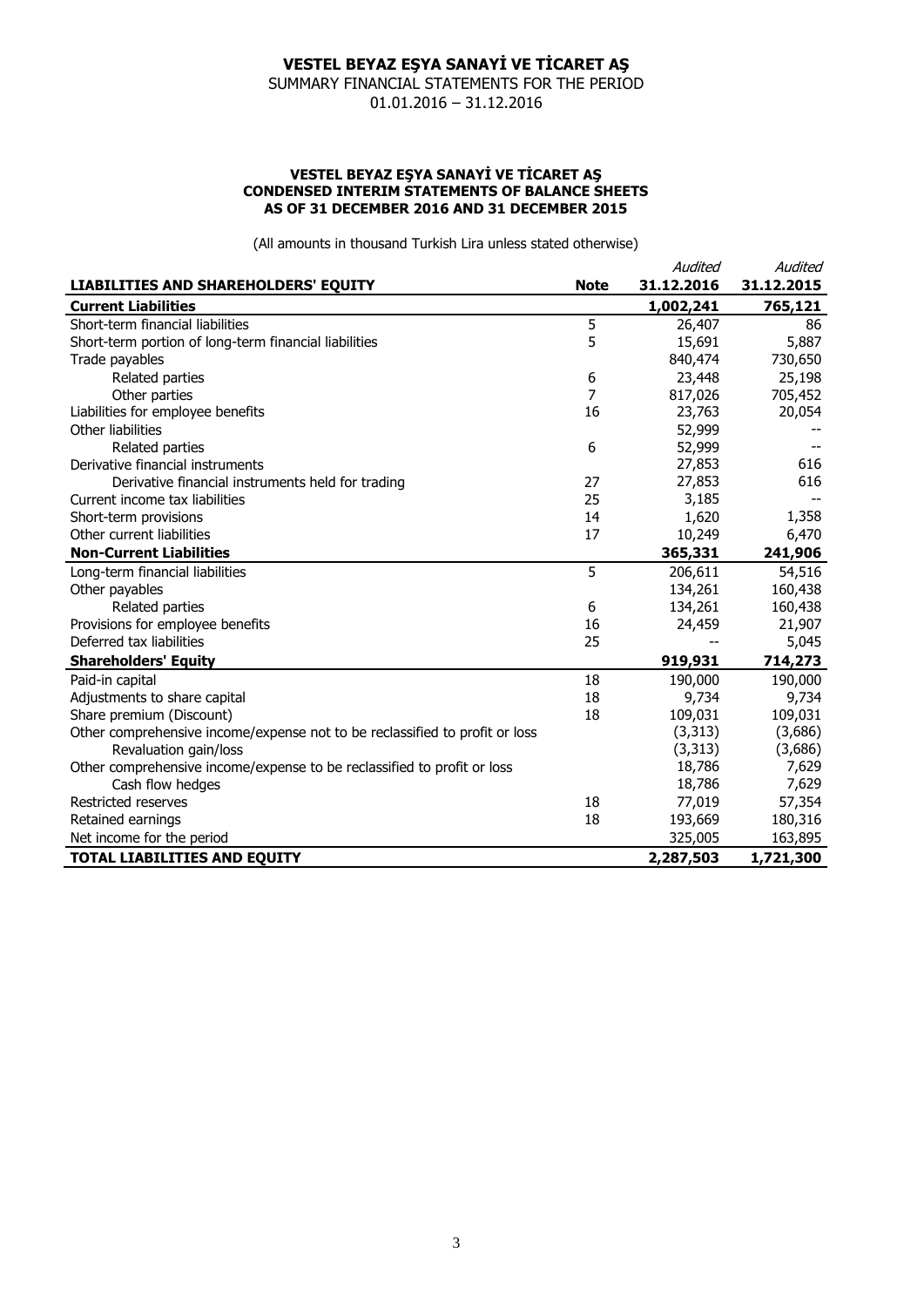SUMMARY FINANCIAL STATEMENTS FOR THE PERIOD 01.01.2016 – 31.12.2016

### **VESTEL BEYAZ EŞYA SANAYİ VE TİCARET AŞ CONDENSED INTERIM STATEMENTS OF INCOME FOR THE YEAR ENDED 31 DECEMBER 2016 AND 31 DECEMBER 2015**

|                                         |             | Audited     | Audited       |
|-----------------------------------------|-------------|-------------|---------------|
|                                         |             | $01.01 -$   | $01.01 -$     |
|                                         | <b>Note</b> | 31.12.2016  | 31.12.2015    |
| Revenue                                 | 19          | 3,037,017   | 2,524,068     |
| Cost of sales                           | 19          | (2,546,704) | (2, 151, 671) |
| <b>Gross Profit</b>                     |             | 490,313     | 372,397       |
| General & Administrative expenses       | 21          | (47,395)    | (45, 925)     |
| Marketing expenses                      | 21          | (46,926)    | (40, 606)     |
| Research & Development expenses         | 21          | (31, 351)   | (25,666)      |
| Other income from operating activities  | 22          | 164,643     | 155,451       |
| Other expense from operating activities | 22          | (142, 519)  | (150, 492)    |
| <b>Operating Profit/Loss</b>            |             | 386,765     | 265,159       |
| Financial income                        | 23          | 109,985     | 186,021       |
| Financial expense                       | 23          | (162, 977)  | (274, 239)    |
| <b>Profit Before Tax</b>                |             | 333,773     | 176,941       |
| Tax benefit/(expense)                   |             | (8,768)     | (13,046)      |
| Current tax benefit/(expense)           | 25          | (18, 751)   | (12,059)      |
| Deferred tax benefit/(expense)          | 25          | 9,983       | (987)         |
| <b>Net Income for the Period</b>        |             | 325,005     | 163,895       |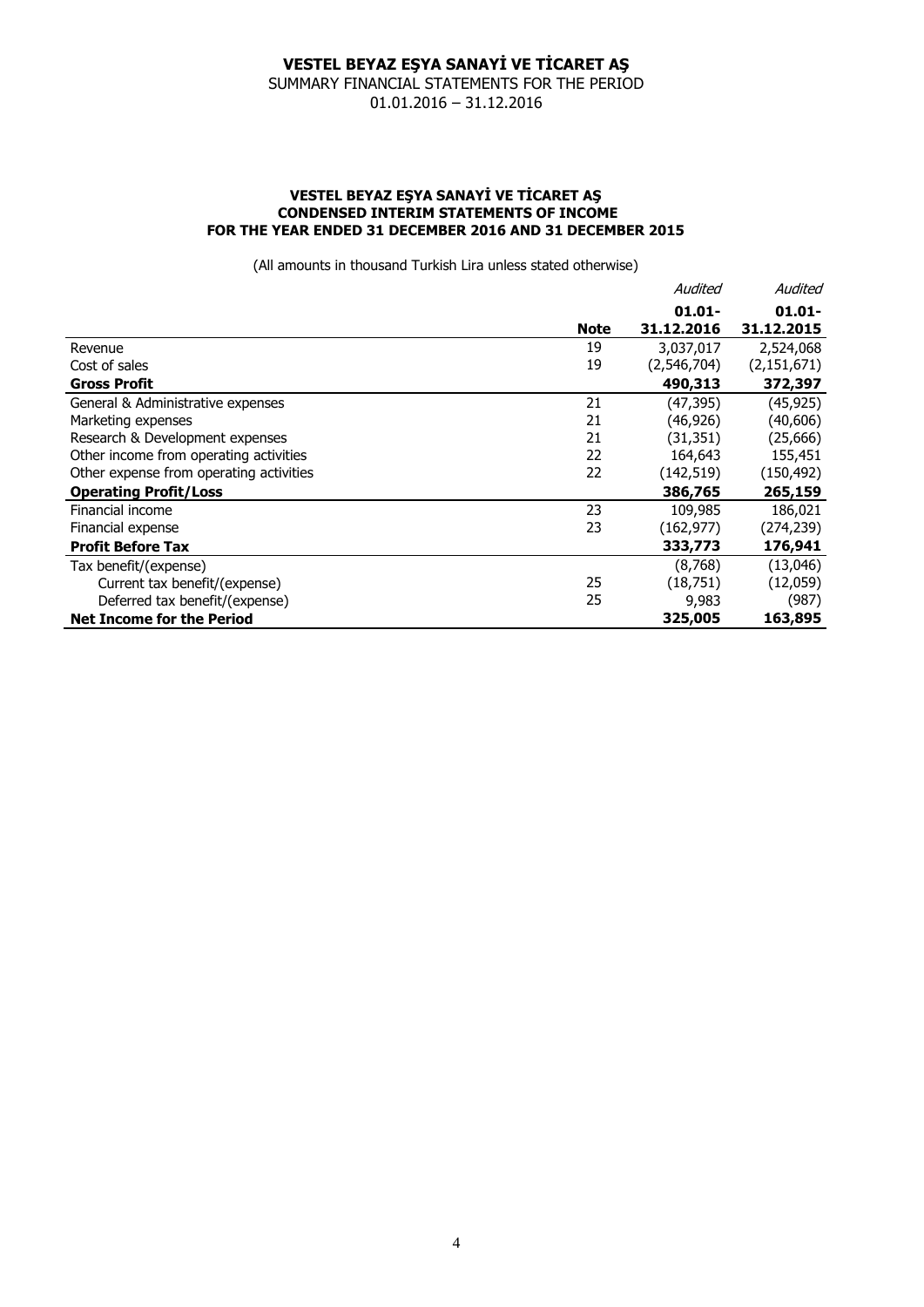SUMMARY FINANCIAL STATEMENTS FOR THE PERIOD 01.01.2016 – 31.12.2016

#### **VESTEL BEYAZ EŞYA SANAYİ VE TİCARET AŞ CONDENSED INTERIM STATEMENTS OF CASHFLOWS FOR THE YEAR ENDED 31 DECEMBER 2016 AND 31 DECEMBER 2015**

|                                                            |             | Audited    | Audited    |
|------------------------------------------------------------|-------------|------------|------------|
|                                                            |             | $01.01 -$  | $01.01 -$  |
|                                                            | <b>Note</b> | 31.12.2016 | 31.12.2015 |
| <b>Net Cash Provided by Operating Activities:</b>          |             | 245,564    | 176,897    |
| Net income for the period                                  |             | 325,005    | 163,895    |
| Adjustments to reconcile net income                        |             | 176,770    | 108,850    |
| Depreciation and amortization                              | 11          | 91,066     | 85,237     |
| Impairment on inventories                                  | 9           | (354)      | (449)      |
| Provisions                                                 |             | 10,992     | 8,887      |
| Provisions for employment termination benefits             | 16          | 10,730     | 8,629      |
| Provisions for lawsuits and/or penalties                   |             | 262        | 258        |
| Interest income                                            | 23          | (22, 028)  | (1,267)    |
| Interest expense                                           | 23          | 22,843     | 19,507     |
| Unrealized foreign exchange differences                    |             | 30,838     | 1,489      |
| Fair value (gain)/loss on derivative financial instruments |             | 35,851     | (17, 994)  |
| Tax (benefit)/expense                                      |             | 8,768      | 13,046     |
| (Gain)/loss from sales of tangible assets                  |             | (239)      | (206)      |
| Other                                                      | 4           | (967)      | 600        |
| <b>Changes in working capital</b>                          |             | (246, 393) | (62, 528)  |
| (Increase)/decrease in trade receivables                   |             | (361, 459) | (166, 835) |
| Related parties                                            | 6           | (364, 101) | (172, 152) |
| Other parties                                              | 7           | 2,642      | 5,317      |
| (Increase)/decrease in other receivables                   |             | 20,139     | (47,680)   |
| Other parties                                              | 8           | 20,139     | (47,680)   |
| (Increase)/decrease in inventories                         | 9           | 17,284     | (31, 145)  |
| (Increase)/decrease in prepaid expenses                    | 10          | (38, 749)  | 4,961      |
| Increase/(decrease) in trade payables                      |             | 109,824    | 175,079    |
| Related parties                                            | 6           | (1,750)    | 16,440     |
| Other parties                                              | 7           | 111,574    | 158,639    |
| Increase/(decrease) in employee termination benefits       | 16          | 3,709      | 2,394      |
| Other                                                      |             | 2,859      | 698        |
| (Increase)/decrease in other assets                        |             | (920)      | (192)      |
| Increase/(decrease) in other liabilities                   |             | 3,779      | 890        |
| <b>Cash Flows From (Used in) Operations</b>                |             | 255,382    | 210,217    |
| Employee termination benefits paid                         | 16          | (7, 712)   | (5,200)    |
| Current income tax paid                                    | 25          | (2, 106)   | (28, 120)  |
| <b>Net Cash From Investing Activities:</b>                 |             | (374, 901) | (86,358)   |
| Cash provided from sales of tangible assets                |             | 2,870      | 1,025      |
| Acquisition of tangible assets                             | 11          | (89, 436)  | (57, 012)  |
| Acquisition of intangible assets                           | 12          | (29, 723)  | (30, 371)  |
| Cash advances and loans made to related parties            | 6           | (258, 612) |            |
| <b>Net Cash From Financing Activities:</b>                 |             | 52,512     | (164, 963) |
| Proceeds from bank borrowings                              |             | 442,600    | 176,387    |
| Repayment of bank borrowings                               |             | (259, 591) | (236, 688) |